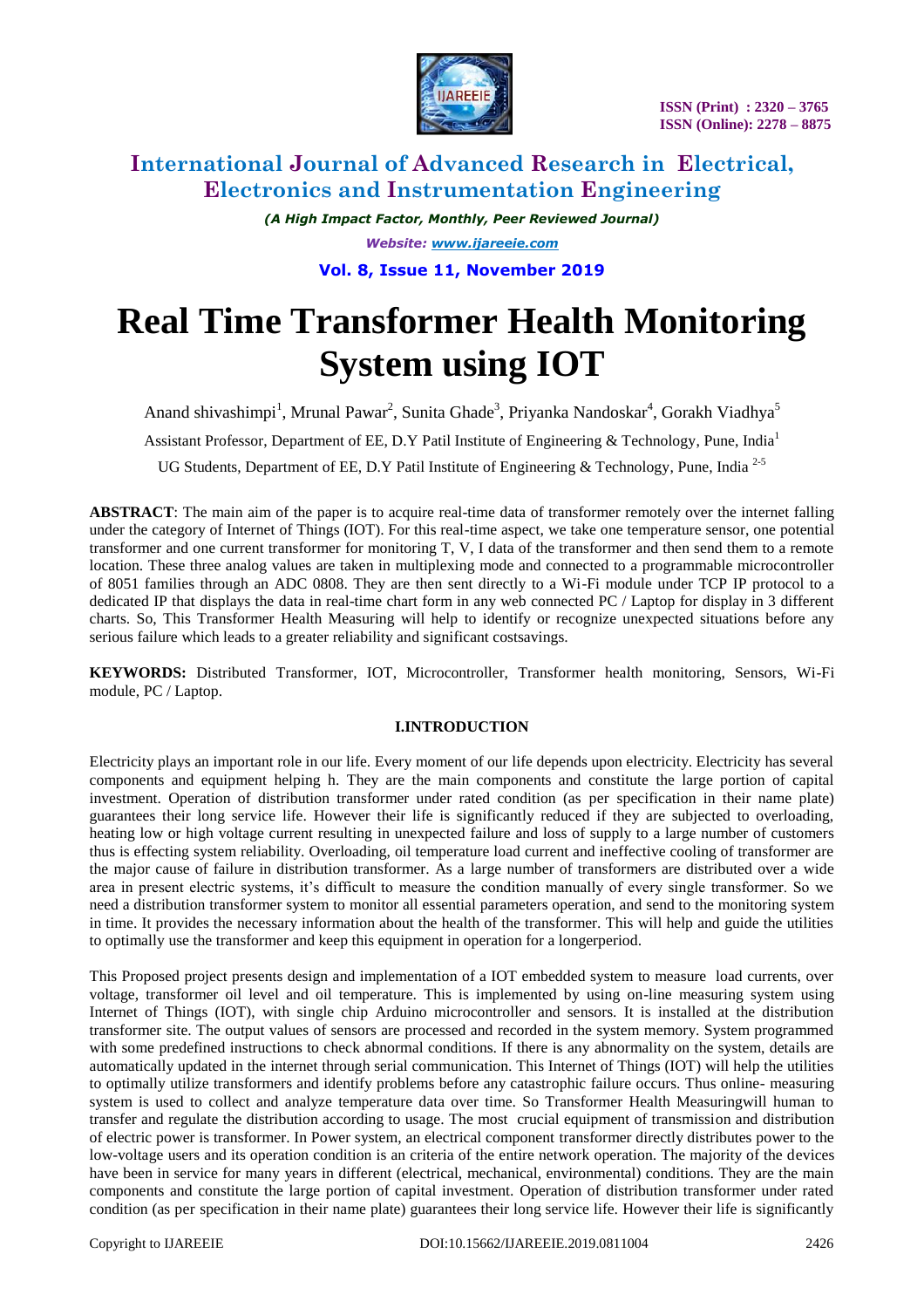

*(A High Impact Factor, Monthly, Peer Reviewed Journal)*

*Website: [www.ijareeie.com](http://www.ijareeie.com/)*

### **Vol. 8, Issue 11, November 2019**

reduced if they are subjected to overloading, heating low or high voltage current resulting in unexpected failure and loss of supply to a large number of customers thus is effecting system reliability. Overloading, oil temperature load current and ineffective cooling of transformer are the major cause of failure in distributiontransformer. As a large number of transformers are distributed over a wide area in present electric systems, it's difficult to measure the condition manually of every single transformer. So we need a distribution transformer system to monitor all essential parameters operation, and send to the monitoring system in time. It provides the necessary information about the health of the transformer. This will help and guide the utilities to optimally use the transformer and keep this equipment in operation for a longerperiod.

#### **II. LITERATURE SURVEY**

In most power companies, for online monitoring of power transformers, use supervisory control and data acquisition (SCADA) system, but for online monitoring of power transformer, the extending the SCADA system is an expensive proposition. Power transformers are currently monitored manually, where a person visits a transformer site, for maintenance and taking records purpose. But main drawbacks of these systems are, it cannot provide information about overloads (Voltage & Current) and overheating of transformer oil & windings. Due to these , the transformer life is reduced.

Monika Agarwal et al. [1] This paper represents that they are designing a system where there exits communication between system and operator. For this we are using Transformer, microcontroller, logic level converter and GSM i.e. global system for mobile communication modem. This GSM modem helps to monitor transformer health by sending message to the system.Hongyan Mao, et al. [2] This paper represents a large number of power distribution transformer stations and they are far away from city, wirelessGPRS

supervise power distribution transformer stations. The scheme of remote wireless monitoring system for power distribution transformer station based on GPRS wireless network was designed in this paper. A control terminal system implement was mainly given, which adopted LPC2132 as main processor, GR47 as the date communication module. The monitor terminal software and flow chart were also designed. At last, the way of configuring the GPRS module to connect network is analyzed.

Pathak A.K, et al. [3] This paper represents a design and implementation of a mobile embedded system to monitor and record key parameters of a distribution transformer like load currents, oil level and ambient Modem, with a standalone single chip microcontroller and different sensors. It is installed at the distribution transformer site and the above parameters are recorded using the analog to digital converter (ADC) of the embedded system. The obtained parameters are processed and recorded in the system memory. If any abnormality or an emergency situation occurs the system sends SMS (short message service) messages to the mobile phones containing information about the abnormality according to some predefined instructions programmed in the microcontroller. This mobile system will help the transformers to operate smoothly and identify problems before any catastrophic failure.

Disadvantage of Existing System

- 1. Firing of transformer can easilyoccurs.
- 2. Notaccurate.
- 3. Frequency interference insystem.
- 4. Noise problem innetwork.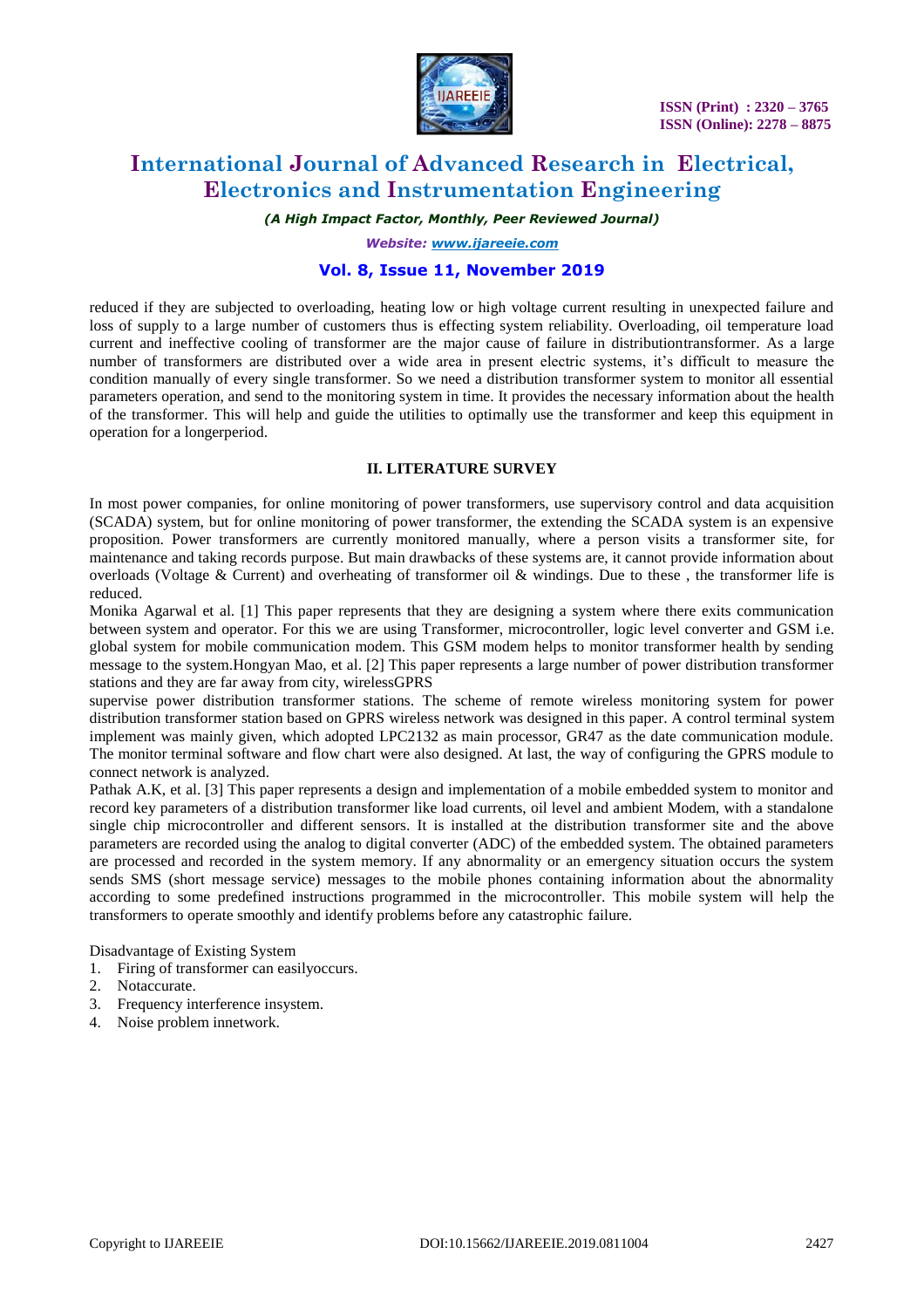

*(A High Impact Factor, Monthly, Peer Reviewed Journal)*

*Website: [www.ijareeie.com](http://www.ijareeie.com/)*

#### **Vol. 8, Issue 11, November 2019**

#### **III.METHODOLOGY**

The main objective of the proposed project is to acquire real-time data of transformer remotely over the internet falling under the category of Internet of Things (IOT). For this real-time aspect, we take one temperature sensor, one potential transformer and one current transformer for monitoring T, V, I data of the transformer and then send them to a remote location. These three analog values are taken in multiplexing mode and connected to aprogrammable microcontroller of 8051 families through an ADC 0808. Then the values of all the sensors are sent sequentially as per the frequency of multiplexing of the ADC by Microcontroller. They are then sent directly to a Wi-Fi module under TCP IP protocol to a dedicated IP that displays the data in real-time chart form in any web connected PC/ Laptop for display in different charts. The real-time data is also seen at the sending end LCD display interfaced with the microcontroller.

## **IV.HARDWARE IMPLEMENTATION OF THE PROPOSED SYSTEM OVERALL SYSTEM DESIGN**

The system design consists of two parts:

A) Hardware Design:

The block diagram shows Implementation of transformer condition monitoring hardware setup of computer aided design using 3D modelling. PIC 18F4550 Microcontroller with different sensors such as current sensor, temp erature sensor, voltage sensor comes in hardware design as input devices at Remote Terminal Unit (RTU). After getting all parameter values from microcontroller are displayed on liquid crystal display and similarly on web page.

PIC Microcontroller module sends all parameter values to webpage as online interface to engineers. If any emergency condition occurs like overvoltage, over current, rise and fall of oil level, increased temperature range, abnormality in vibrations and change in humidity affects the transformer life, so we are informing engineers by giving notification by SMS through GSM, as well as displaying on LCD with buzzer sound at Remote: